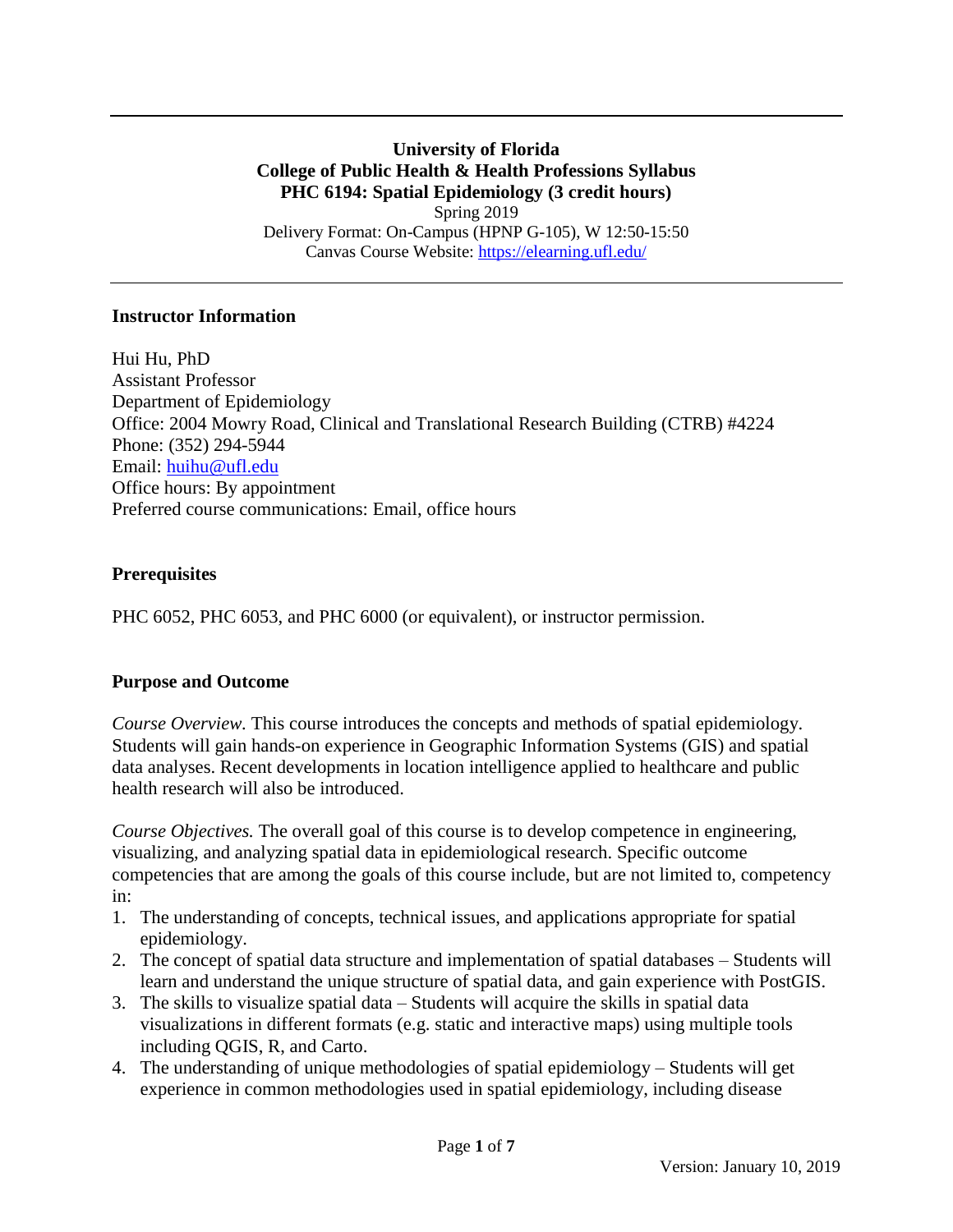mapping, disease clustering, ecological analysis, and advanced methods such as geographically weighted regression and Bayesian models.

*Instructional Methods.* We will meet for 14 sessions, each of which will last 3 hours. Classes are lecture- and lab-based, and students will be expected to run VirtualBox on their laptops for the labs unless otherwise required. There are no exams, and grades will be based entirely on attendance (5%), homework assignments (50%), and final project (45%).

### **Description of Course Content**

*Course Schedule.*

| Date              | Agenda ( $\bullet$ = topic, $\Diamond$ = Lab)         | <b>Assignment Due</b> | Project Due        |  |
|-------------------|-------------------------------------------------------|-----------------------|--------------------|--|
|                   |                                                       | (% of Final Grade*)   | (% of Final Grade) |  |
| January 9, 2019   | • Course overview                                     |                       |                    |  |
|                   | ♦ Virtual Machine Setup, R Crash Course               |                       |                    |  |
| January 16, 2019  | • Introduction to Spatial Database,                   |                       |                    |  |
|                   | Relational Database, and SQL                          |                       |                    |  |
|                   | ♦ PostgreSQL                                          |                       |                    |  |
| January 23, 2019  | • Spatial Data Engineering                            | Assignment 1          |                    |  |
|                   | $\Diamond$ PostGIS                                    | $(10\%)$              |                    |  |
| January 30, 2019  | • Geocoding and Spatial Data Linkage                  |                       | Form a project     |  |
|                   | ♦ Google Maps Geocoding API                           |                       | team $(0%)$        |  |
| February 6, 2019  | • Spatial Data Visualization, Part 1                  | Assignment 2          |                    |  |
|                   | $\Diamond$ QGIS                                       | $(10\%)$              |                    |  |
| February 13, 2019 | • Spatial Data Visualization, Part 2                  |                       |                    |  |
|                   | $\Diamond$ R and Carto                                |                       |                    |  |
| February 20, 2019 | • Disease Mapping                                     | Assignment 3          |                    |  |
|                   | ◊ Smoothing and Interpolation<br>• Disease Clustering | $(10\%)$              |                    |  |
| February 27, 2019 | ♦ Densities and Spatial Autocorrelation               |                       |                    |  |
|                   | • Ecological Analyses                                 | Assignment 4          |                    |  |
| March 13, 2019    | ♦ Mixed-effects Models                                | $(10\%)$              |                    |  |
|                   |                                                       |                       | Project proposal   |  |
| March 20, 2019    | • Student Presentations                               |                       | (15%)              |  |
|                   | • Geographically Weighted Regression                  |                       |                    |  |
| March 27, 2019    | $\Diamond$ GWR                                        |                       |                    |  |
|                   | · Bayesian Models, Part 1                             | Assignment 5          |                    |  |
| April 3, 2019     | $\Diamond$ JAGS                                       | $(10\%)$              |                    |  |
|                   | · Bayesian Models, Part 2                             |                       |                    |  |
| April 10, 2019    | $\Diamond$ R-INLA                                     |                       |                    |  |
| April 17, 2019    | • Student presentations                               |                       |                    |  |
|                   | No class                                              | Assignment 6          | Project report     |  |
| April 24, 2019    |                                                       | $(10\%)$              | (30%)              |  |

\* Only the highest 5 grades will count towards the final course grade.

*Course Materials and Technology.* Readings for the course will be assigned each week for the next lecture. There is no required textbook. For technical support for this class, please contact the UF Help Desk at: [Learning-support@ufl.edu,](mailto:Learning-support@ufl.edu) (352) 392-HELP – select option 2, or [https://lss.at.ufl.edu/help.shtml.](https://lss.at.ufl.edu/help.shtml)

### **Academic Requirements and Grading**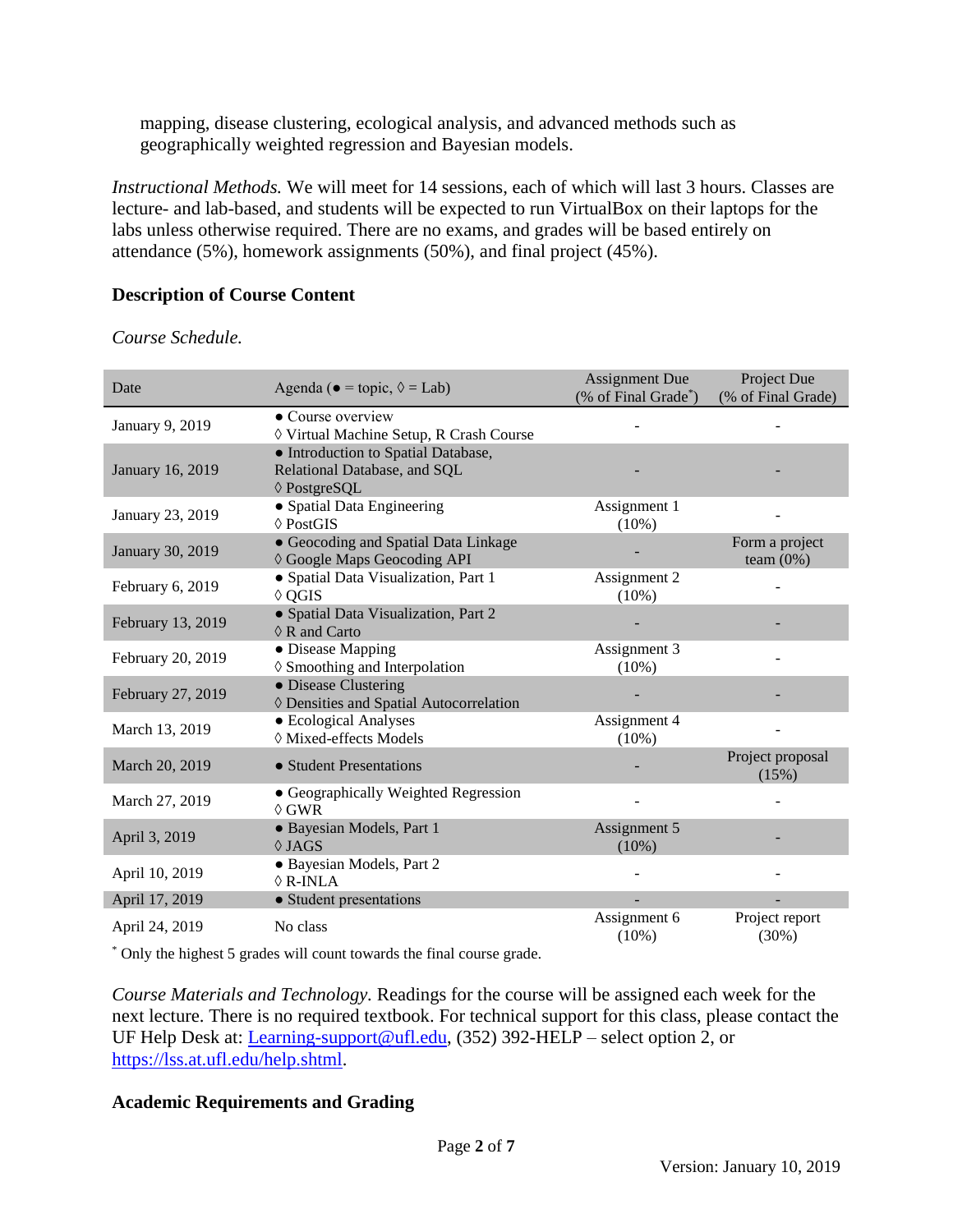*Grade Composition.*

- Attendance: 5%
- Homework assignments: 50%
- Midterm (project proposal and presentation): 15%
- Final (project report and presentation): 30%

*Attendance.* Class attendance is mandatory. Excused absences follow the criteria of the UF Graduate Catalogue (e.g. illness, serious family emergency, military obligations, religious holidays), and should be communicated to the instructor prior to the missed class day when possible. UF rules require attendance during the first two course sessions. Each unexcused absence results in a 1.5% point deduction from the final grade. Missing more than three scheduled sessions without excuse (each session is about 2 hours of instruction) will result in a failure. Students are responsible for all material presented in class and meeting the scheduled due dates for class assignments.

*Homework assignments.* A total of 6 assignments will be given, and the highest 5 grades will count towards the final grade. All assignments are small projects. These exercises are often simple and it is easy to find their implementations online. You can use these online implementations as references. However, you will be penalized if you merely copy others' work. I reserve the rights to ask you to explain your code line-by-line. You are required to compliant with the following assignment rules:

- Your assignment must be turned in no later than 11:59pm on the day it is due.
- Late homework assignments will NOT be accepted, unless you have a formal proof of the exception (e.g., a written doctor note, a police ticket, etc.).
- No handwritten assignment. All assignments need to be submitted electronically either by email or the online system (will be clarified at the beginning of the course).
- DO NOT COPY OTHERS' HOMEWORK. There is zero-tolerance. The one who copy the homework will receive 0 point; and the one who is copied will get only 50% of the points that he/she should have received.
- You can work with others (e.g., discuss, consult, etc.) on a homework assignment. And, if you work on a homework assignment with other students in the course, you are required to list their names when you turn in the assignment. Plagiarism will receive 0 point.
- Searching for a solution on the web—and then submitting it as your answer for a homework assignment—will be considered a violation.

*Course project.* The final product of the course is a course project, which consists of 45% of the final grade. Each student is required to complete a course project. You can work individually or collaborate with other students as a team. For teams with at least one doctoral student, up to two (2) members are allowed. For teams with only master students, up to three (3) members are allowed. Exception can only be made with written explanation and subject to the instructor's approval. In addition, please clearly delineate roles and responsibilities of each team member. Your final grade of the course project will be adjusted based on your contribution (e.g., merely presenting the project in the final presentation is NOT a contribution). Two options are available for the course project. OPTION A: Pick one article from a list of publications (which will be made available mid-February), and write codes to reproduce the findings. OPTION B: Come up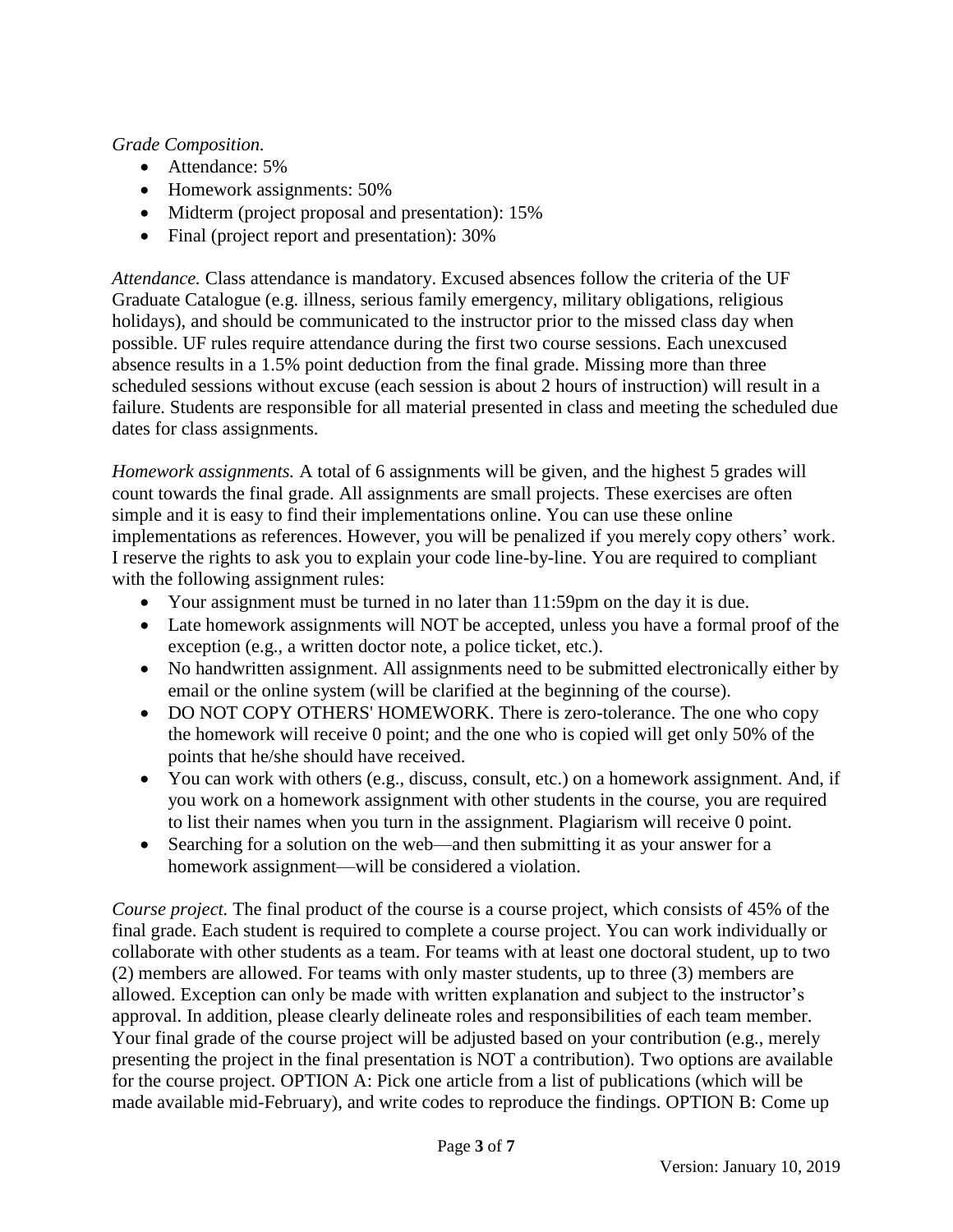your own ideas for the course project. The project is required to include spatial data engineering, analysis, and visualization. You will conduct extensive background research (e.g., literature review, identify and retrieve potential datasets, engineer and analyze the data, visualize and present the findings, etc.), and you are expected to write a project proposal and give a presentation during the midterm. Please follow the detailed requirements below.

# *Project proposal requirements:*

- Cover Page: Include title and list of team members.
- Project description: One-page, and please include the following:
	- o Specific Aims/Objectives: for those choosing option A, please cite the article you'd like to reproduce and briefly summarize the specific aims/objectives of the article. For those choosing option B, please state your aims/objectives.
	- o Approach/Research Design
	- o Timeline
	- o Literature cited (no page limit); please follow the Vancouver style.
- Proposals must use single column and single spacing; Arial or Times New Roman font; font size no smaller than 11 point; tables and figure labels can be in 10 point; 0.5 inch margins.

# *Midterm project proposal presentation:*

- Up to ten (10) slides and no more than 10 minutes of presentation with 5 minutes  $Q&A$ .
- Please send the slides to the instructor at least three (3) days in advance.
- Each project team is expected to turn in a final project report, associated code and datasets (or reference to used datasets), and a group presentation.

# *Project report requirements:*

- For those choosing option A, the project report should be structured as an R Markdown Notebook, with all the codes, explanations to the codes, and outputs.
- For those choosing option B, the project report can be up to ten  $(10)$  pages (including references). Please structure the report to include:
	- o Title (14 point typeface) and names of each team member
	- o Abstract: no more than 250 words summarizing the project.
	- o Introduction: a short background and objective(s) of the study.
	- o Methods: design, setting, dataset, approaches, and main outcome measurements.
	- o Results: key findings and visualizations
	- o Discussion: key conclusions with direct reference to the implications of the methods and/or results.
	- o References: please follow the Vancouver style.

# *Final project presentation:*

- Up to fifteen (15) slides and no more than 15 minutes of presentation with 5 minutes Q&A.
- Please send the slides to the instructor at least three (3) days in advance.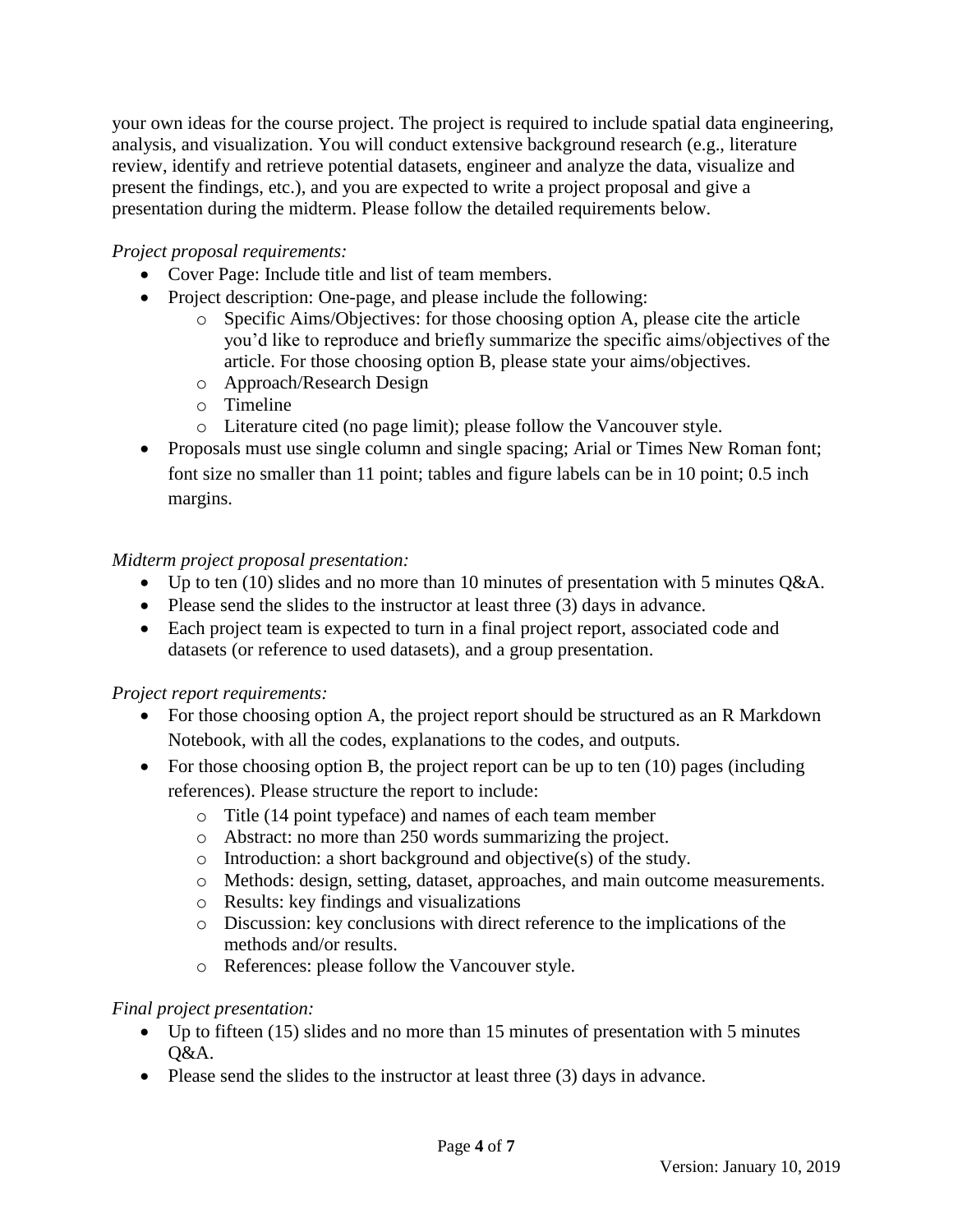*Point system.*

| Points earned 93-100 90-92 87-89 83-86 80-82 77-79 73-76 70-72 67-69 63-66 60-62 <60 |  |  |  |  |  |  |
|--------------------------------------------------------------------------------------|--|--|--|--|--|--|
| Letter grade $A$ $A$ - $B$ + $B$ $B$ - $C$ + $C$ $C$ - $D$ + $D$ $D$ - $E$           |  |  |  |  |  |  |
| Grade points 4.0 3.67 3.33 3.0 2.67 2.33 2.0 1.67 1.33 1.0 0.67 0.0                  |  |  |  |  |  |  |

For greater detail on the meaning of letter grades and university policies related to them, see the Registrar's Grade Policy regulations at:<http://catalog.ufl.edu/ugrad/current/regulations/info/grades.aspx>

#### **Student Expectations, Roles, and Opportunities for Input**

*Expectations Regarding Course Behavior.* Please come to class on time and be prepared to stay until the time scheduled as the end of class. We think your investment in the degree is worth maximizing your in-class experience, and we expect to provide materials that utilize the full, scheduled class times. The use of cell phones is not permitted. Please turn them off or, if you expect urgent calls, set them to "vibrate." Please do not engage in "side conversations" while the instructor or a presenter is leading the class. If the material is unclear, other students are likely to have a similar question; you are strongly encouraged to ask in-class questions so that all students may benefit from the discussion.

*Communication Guidelines.* Assistance with course material is available during scheduled office hours or by appointment. Emailed questions are also welcome, and we aim to address all such inquiries within 24 hours of receipt (or on Monday if the email was sent on Friday). Please do not re-send the same question until the appropriate time frame has elapsed (24 hours or end of day Monday for emails sent on Friday). Student success and understanding is of the utmost importance, so each email receives careful consideration.

*Academic Integrity.* Students are expected to act in accordance with the University of Florida policy on academic integrity. As a student at the University of Florida, you have committed yourself to uphold the Honor Code, which includes the following pledge:

"We, the members of the University of Florida community, pledge to hold ourselves and our peers to the highest standards of honesty and integrity."

You are expected to exhibit behavior consistent with this commitment to the UF academic community, and on all work submitted for credit at the University of Florida, the following pledge is either required or implied:

"On my honor, I have neither given nor received unauthorized aid in doing this assignment."

It is your individual responsibility to know and comply with all university policies and procedures regarding academic integrity and the Student Honor Code. Violations of the Honor Code at the University of Florida will not be tolerated. Violations will be reported to the Dean of Students Office for consideration of disciplinary action. For additional information regarding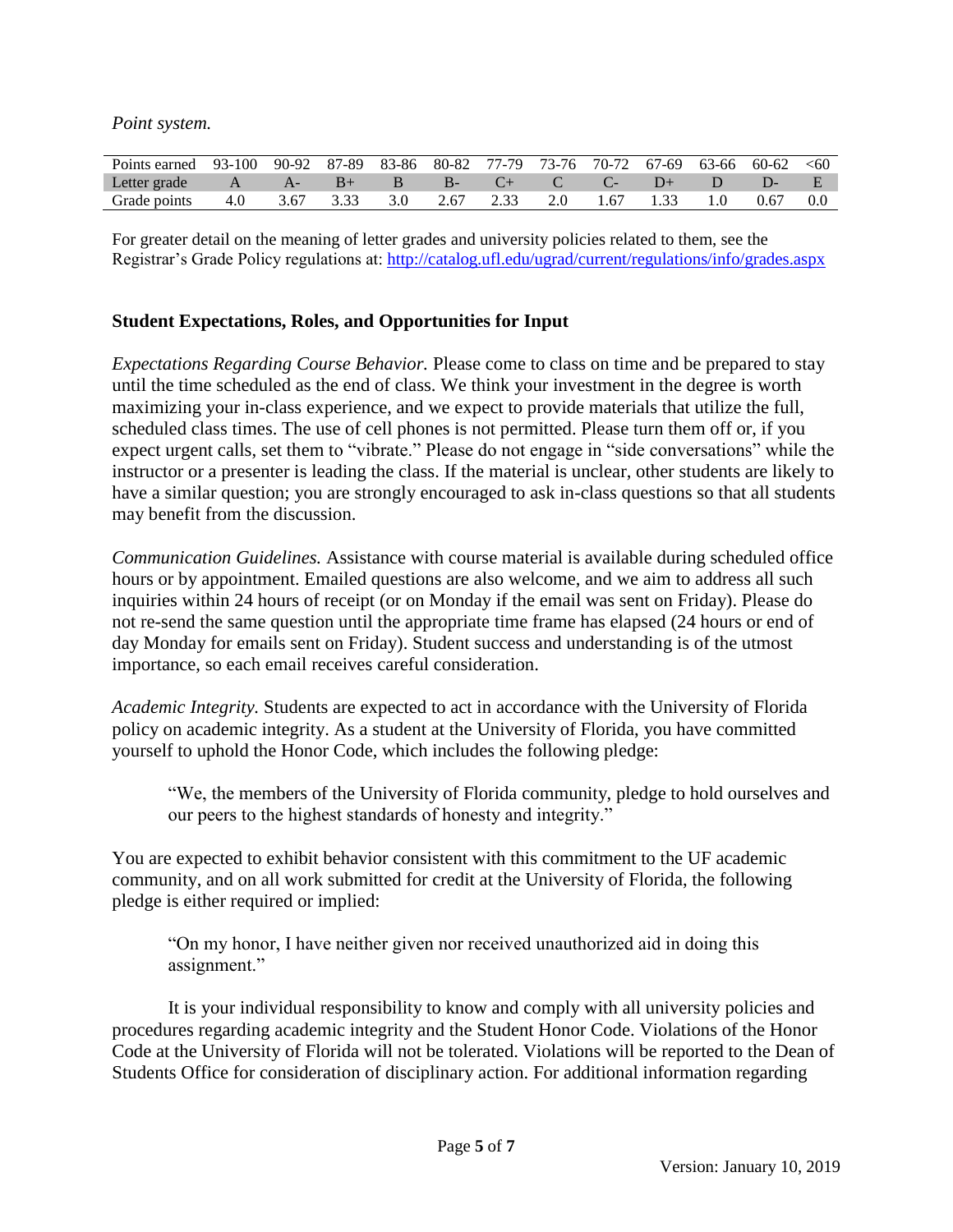Academic Integrity, please see Student Conduct and Honor Code or the Graduate Student Website for additional details:

- <https://www.dso.ufl.edu/sccr/process/student-conduct-honor-code/>
- <http://gradschool.ufl.edu/students/introduction.html>

Please remember cheating, lying, misrepresentation, or plagiarism in any form is unacceptable and inexcusable behavior.

*Online Faculty Course Evaluation Process.* Students are expected to provide feedback on the quality of instruction in this course by completing online evaluations at [https://evaluation.ufl.edu.](https://evaluation.ufl.edu/) Students will be given specific times when the evaluations can be made. Summary results of these assessments are available to students at [https://evaluations.ufl.edu/results/.](https://evaluations.ufl.edu/results/)

It is very important to me that you are able to develop a set of data engineering tools in this course that you will find useful in your career. Naturally, the presentation of some tools may be stronger than others. Your feedback on this issue is extremely valuable to me; please feel free to comment on what strategies worked and which might be improved, as I will modify future versions of this course to leverage such knowledge of strengths and weaknesses. As an additional consideration, these evaluations are also useful at the University level, as they are examined in the context of faculty tenure and promotion procedures.

#### **Support Services**

*Accommodations for Students with Disabilities.* If you require classroom accommodation because of a disability, you must register with the Dean of Students Office [http://www.dso.ufl.edu](http://www.dso.ufl.edu/) within the first week of class. The Dean of Students Office will provide documentation of accommodations to you, which you must then give to me as the instructor of the course to receive accommodations. Please make sure you provide this letter to me by the end of the second week of the course. The College is committed to providing reasonable accommodations to assist students in their coursework.

*Counseling and Student Health.* Students sometimes experience stress from academic expectations and/or personal and interpersonal issues that may interfere with their academic performance. If you find yourself facing issues that have the potential to or are already negatively affecting your coursework, you are encouraged to talk with an instructor and/or seek help through University resources available to you.

- The Counseling and Wellness Center (352) 392-1575 offers a variety of support services such as psychological assessment and intervention and assistance for math and test anxiety. Visit their web site for more information: [http://www.counseling.ufl.edu.](http://www.counseling.ufl.edu/) Online and in person assistance is available.
- You Matter We Care website: [http://www.umatter.ufl.edu/.](http://www.umatter.ufl.edu/) Your well-being is important to the University of Florida. The U Matter, We Care initiative is committed to creating a culture of care on our campus by encouraging members of our community to look out for one another and to reach out for help if a member of our community is in need. If you or a friend is in distress, please contact [umatter@ufl.edu](mailto:umatter@ufl.edu) so that the U Matter, We Care Team can reach out to the student in distress. A nighttime and weekend crisis counselor is available by phone at (352) 392-1575. The U Matter, We Care Team can help connect students to the many